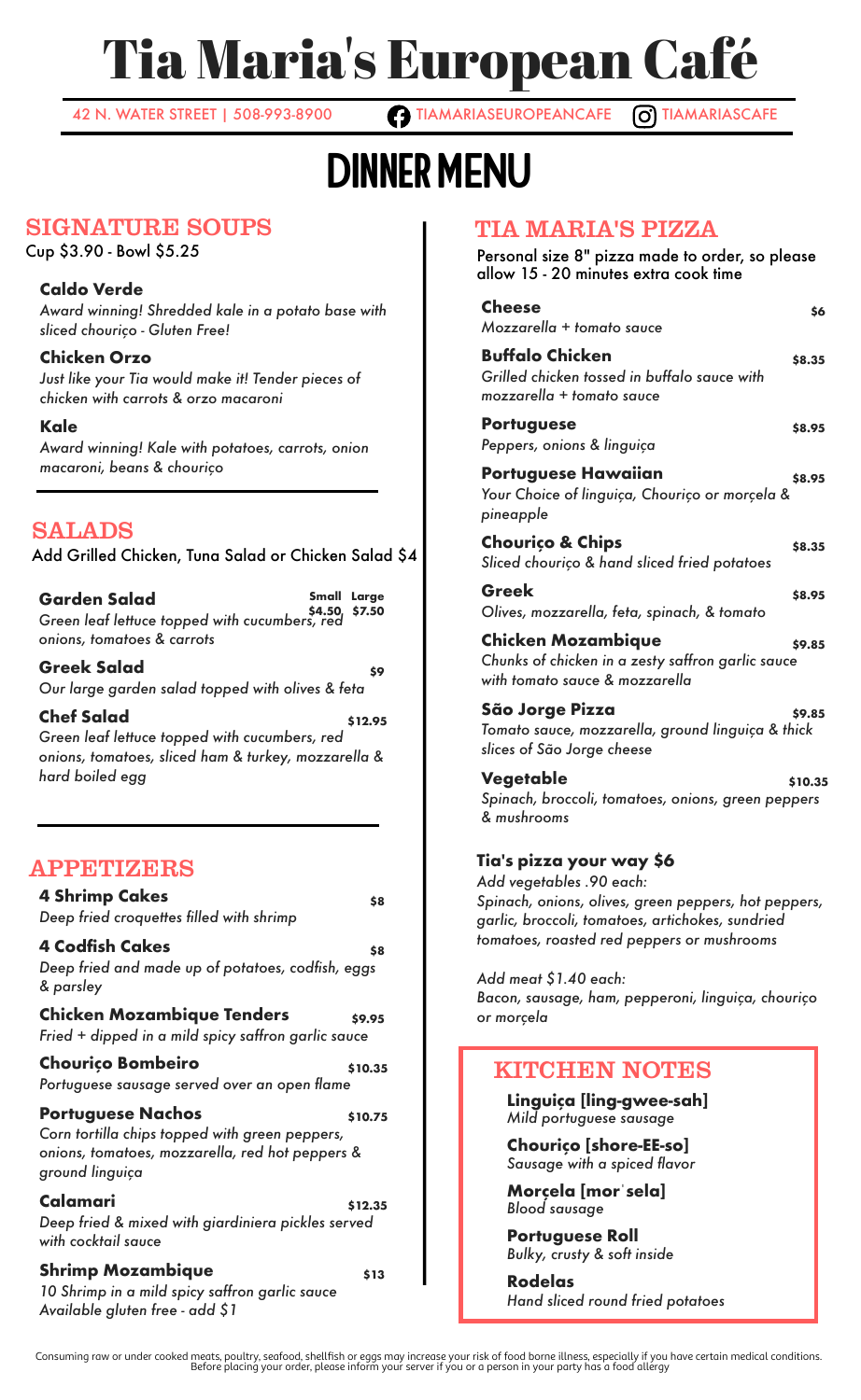# Tia Maria's European Café

42 N. WATER STREET | 508-993-8900 **TIAMARIASEUROPEANCAFE** O TIAMARIASCAFE

# Dinner MENU

#### SPECIALTY SANDWICHES

Best served on a Portuguese roll with rodelas

| Linguiça or Chouriço<br>Grilled Portuguese Sausage                             | \$8.45  |
|--------------------------------------------------------------------------------|---------|
| Caçoila<br>Chunks of stewed Pork                                               | \$8.45  |
| <b>Bifana</b><br>Pan fried pork steak topped with hot peppers                  | \$8.75  |
| <b>Chourico &amp; Chips</b><br>Sliced sausage & rodelas                        | \$8.75  |
| <b>Morcela &amp; Pineapple</b><br>Grilled blood sausage & pineapple            | \$9.45  |
| <b>Chicken Mozambique</b><br>Chicken breast in a mild saffron garlic sauce     | \$9.45  |
| Prego no Pão - Steak Sandwich<br>Grilled sirloin steak topped with hot peppers | \$10.45 |

#### 1/2 LB BURGERS

Hand packed burgers best served on a Portuguese roll and served with potato chips unless noted

| Cheeseburger<br>Lettuce, tomato, onion & your choice of cheese<br>Add bacon \$1.85                                                                 | \$9.85  |
|----------------------------------------------------------------------------------------------------------------------------------------------------|---------|
| <b>Greek Burger</b><br>Spinach, tomato, feta & greek dressing                                                                                      | \$10.85 |
| <b>Azores Burger</b><br>Lettuce, bacon, grilled pineapple & São Jorge cheese<br>served on a grilled bolo levedo with rodelas                       | \$12.65 |
| <b>Tia's Burger</b><br>Bacon, deli ham, cheddar, green + hot peppers &<br>fried egg served with rodelas                                            | \$13.25 |
| <b>Portuguese Burger</b><br>A Phantom Gourmet favorite! Stacked with grilled<br>linguiça, rodelas, fried egg, & hot peppers served<br>with rodelas | \$14    |

## SANDWICH EXTRAS

#### **Additional toppings**

*Spinach, lettuce, onions, sliced olives, green peppers, hot peppers, pickles, tomatoes, artichokes, sundried tomatoes, roasted red peppers, egg, American, provolone, cheddar, swiss, feta, mozzarella or mushrooms .90*

#### **Portuguese cheese**

*São Jorge or Queijo da Serra \$2.35*

#### **Substitute chips**

*Rodelas OR Rice \$1.85 - Pasta salad, vegetable OR garden salad \$2.25*

#### **Substitute bread**

*Sweet bread, bolo levedo or bagel \$1 - Gluten free bread, Croissant or cheese roll \$1.85*

#### SIDES

| <b>Rice</b><br>Saffron with peas, carrots, tomato & onion                                       | \$3.60 |
|-------------------------------------------------------------------------------------------------|--------|
| <b>Rodelas</b><br>Hand sliced fried potatoes                                                    | \$3.60 |
| <b>Vegetables of the day</b>                                                                    | \$3.95 |
| <b>Pasta Salad</b><br>Mixed with cucumbers, olives & carrots                                    | \$3.95 |
| <b>Garden Salad</b><br>Green leaf lettuce topped with cucumbers, red onions, tomatoes & carrots | \$4.50 |

.Consuming raw or under cooked meats, poultry, seafood, shellfish or eggs may increase your risk of food borne illness, especially if you have certain medical conditions.<br>Before placing your order, please inform your serve